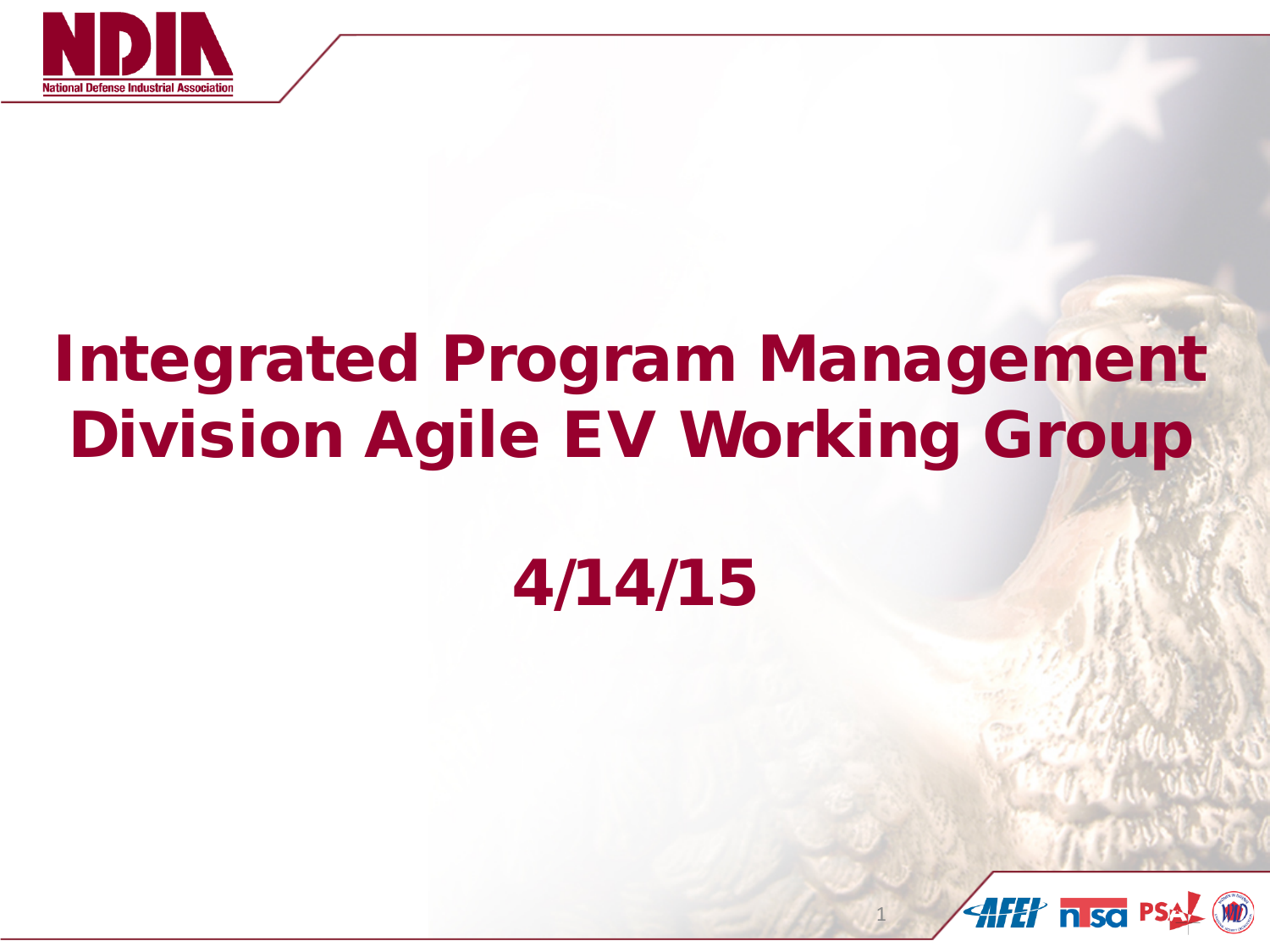

### Background

### **There are differences in managerial approach and lifecycle development in the application of Earned Value (EV) and Agile software development**

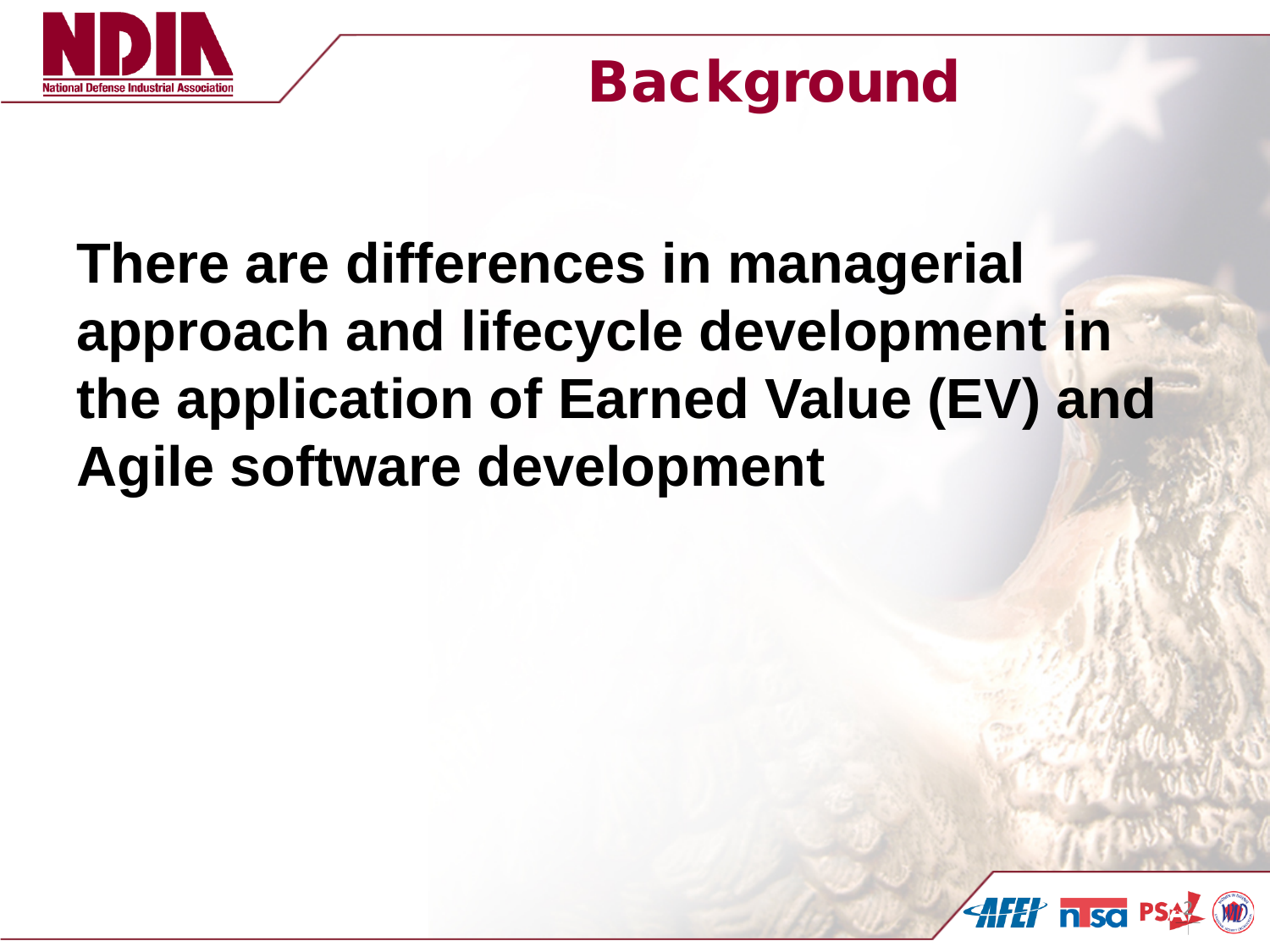

### EVMS for Agile Development

#### **Overview Leadership**

**Focus on the application of EVM in an Agile development environment. The group works to advance the understanding and use of Agile and EV to increase the probability of program cost, schedule, and technical success.**



**Kathy Dailey**

**Co-Chair Open**

- **Forum to exchange views and information and provide guidance and direction for projects that use Agile development methodology and EVM**
- **Contribute to efforts defining optimal Agile/EV practices**
- **Highlight successes and failures and provide a information on the use of Agile and EV**
- **Current subgroups include Data Dictionary, WBS/IMS, Change Management & Data Analysis**
- **Guide describing the application of EVMS in an Agile development environment in subgroup areas**
- **Guidance will be released in interest areas as available**



Business Sensitive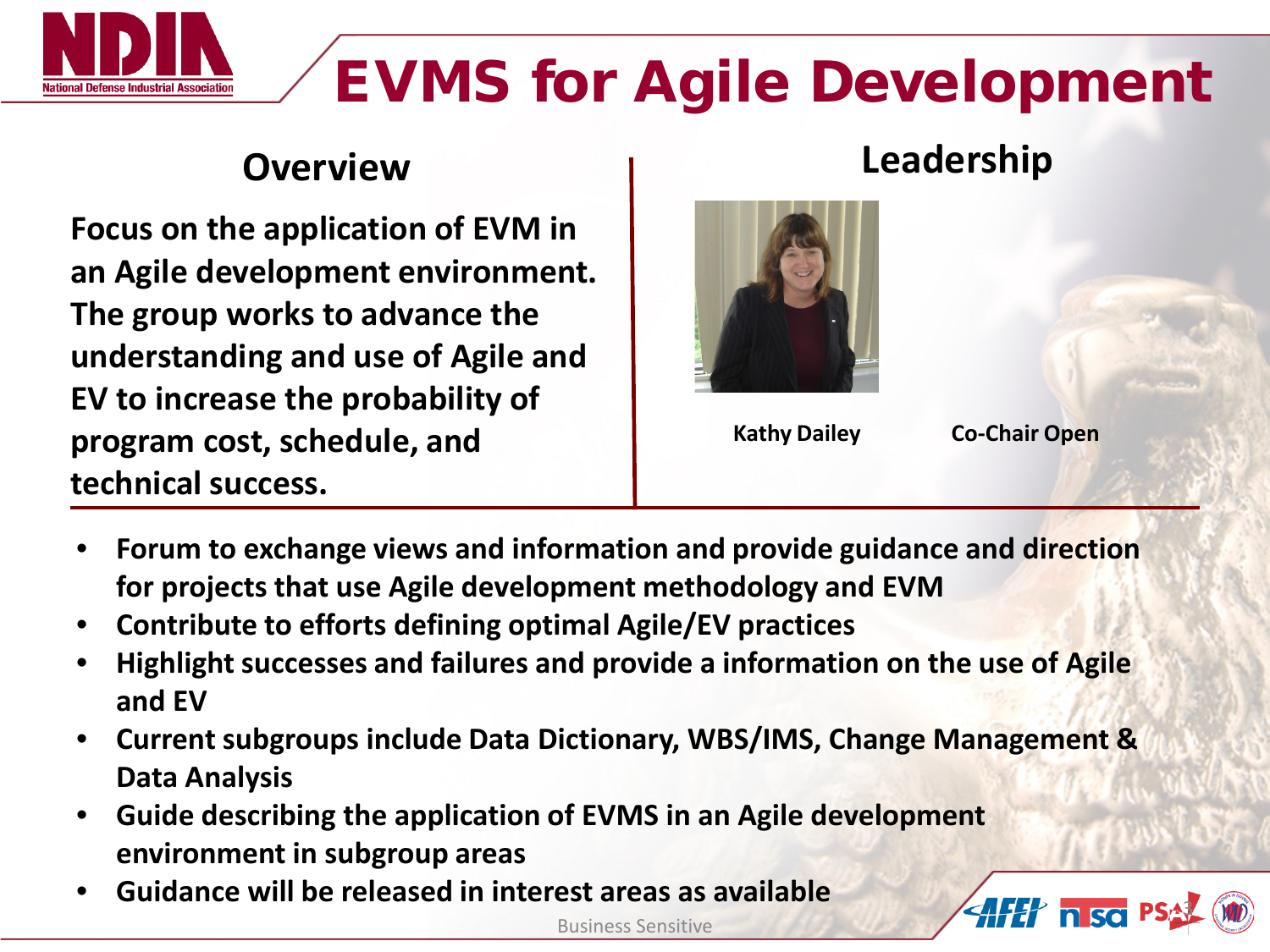

### Membership

- **Participation is voluntary and open to representatives from industry, government and academia**
- **Members expected to actively participate in working group**
- **Cost of participation responsibility of participants and/or their sponsoring organizations**

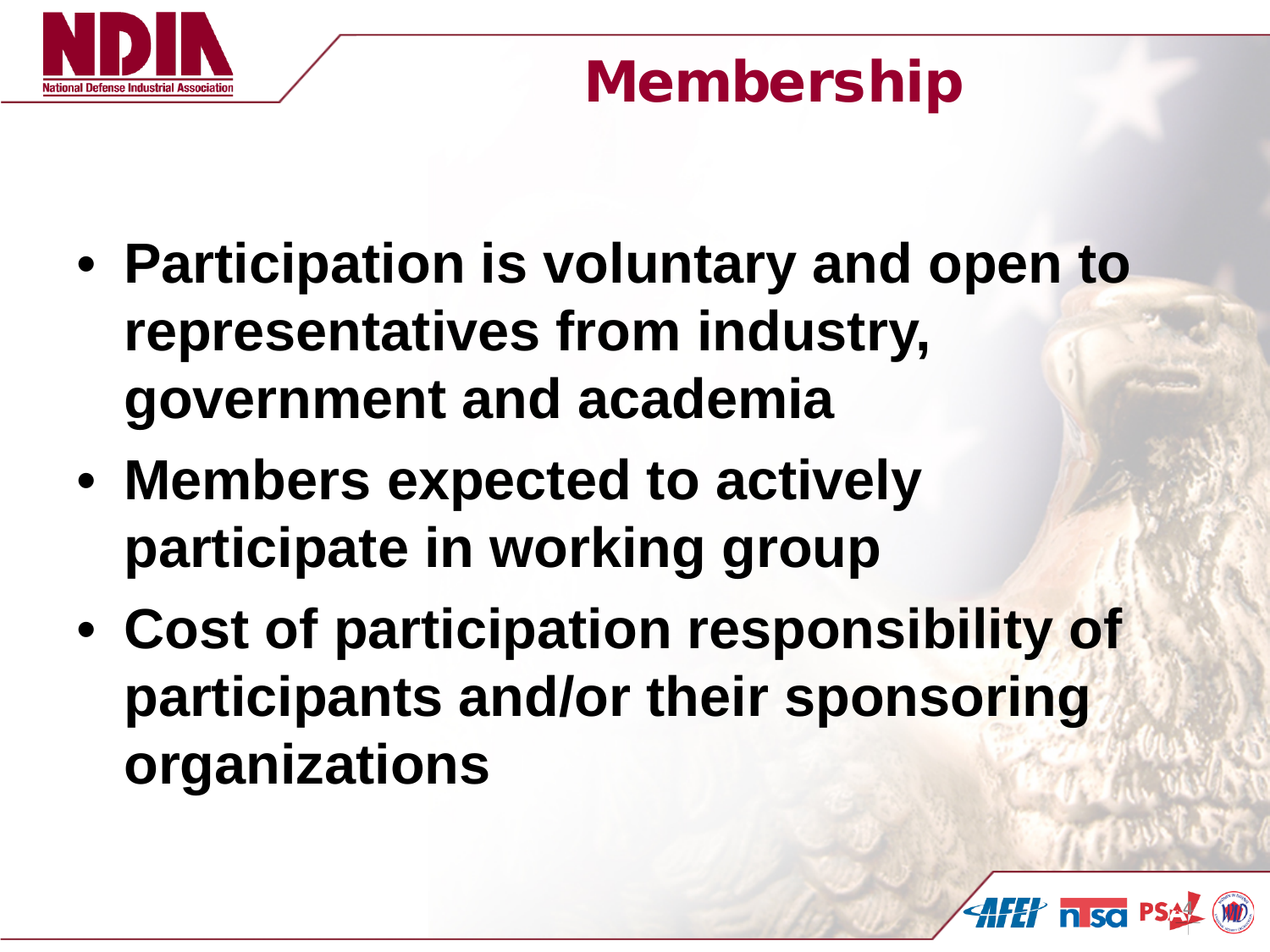

### **Objectives**

- **Contribute to efforts defining optimal Agile/EV practices**
- **Highlight successes and failures and provide a information on the use of Agile and EV**
- **Provide guidance on the use of Agile and EV**

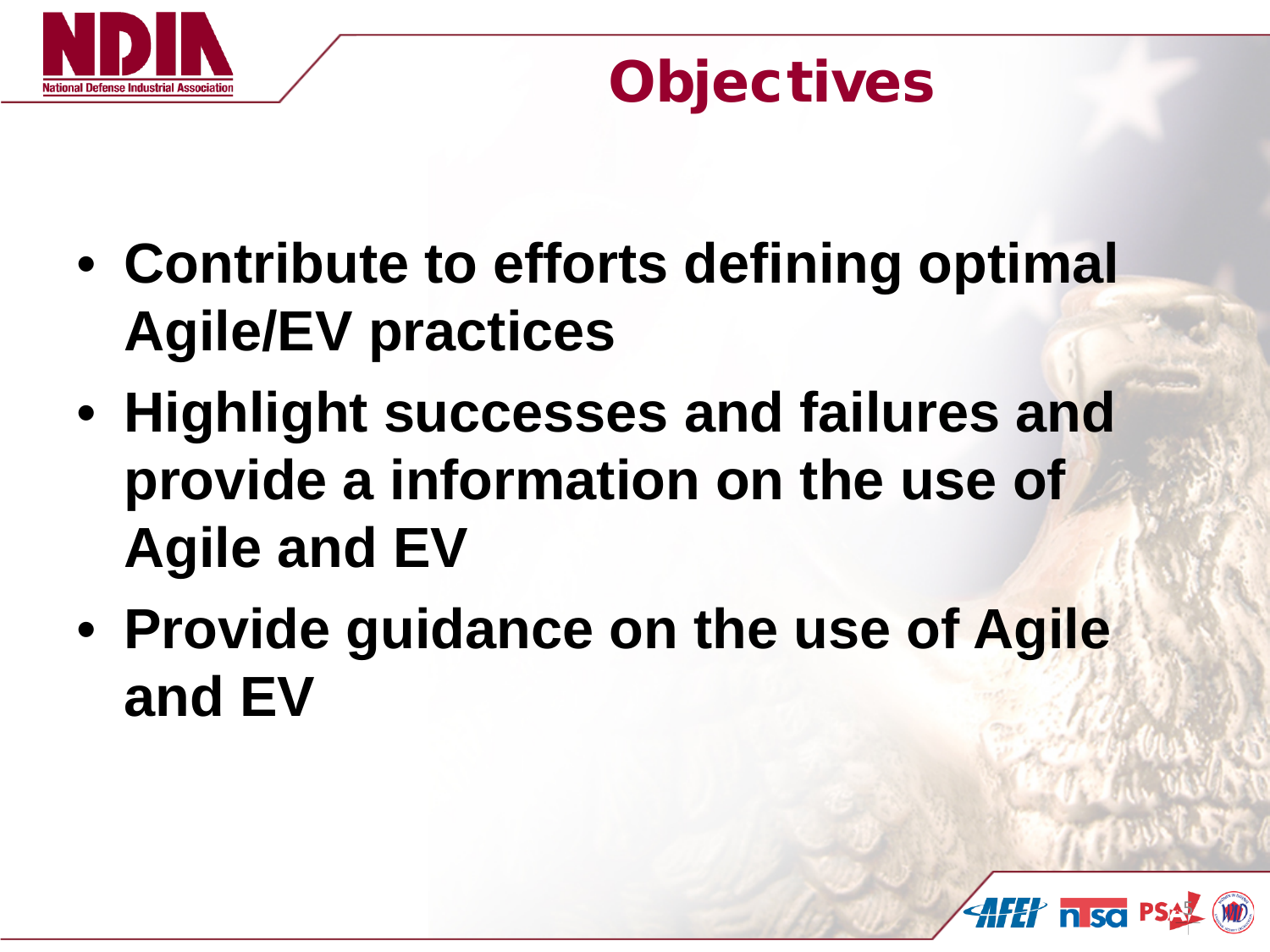

### Subgroups

### • **Current**

- Data Dictionary
- WBS/IMS
- Change Management
- Data Analysis

# • **Proposed**

- Estimating
- Acquisition Data

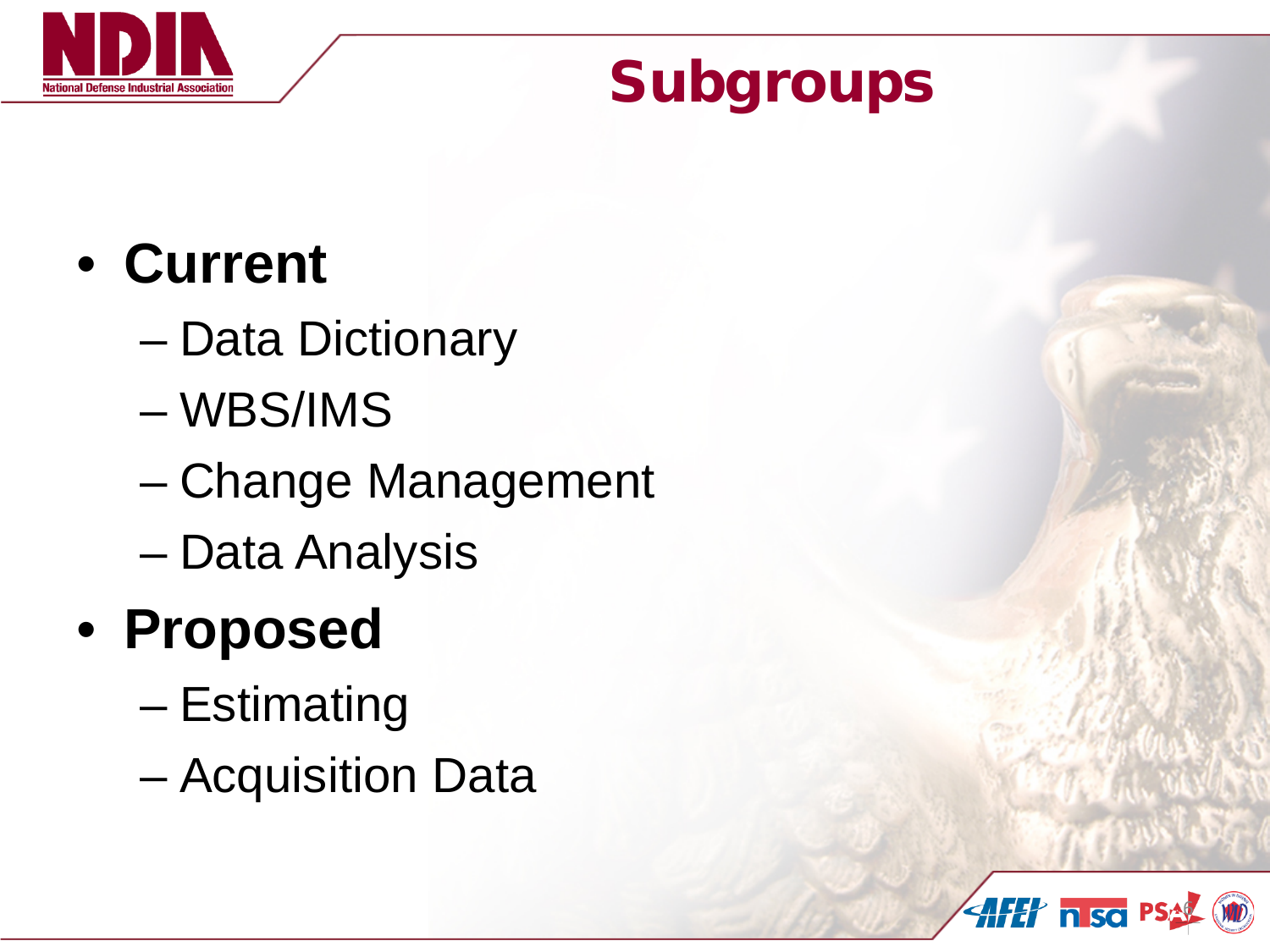

To produce an EVM Agile data dictionary and thesaurus of Agile terms and rationale that will create a common vernacular and a method to harmoniously blend EVM and Agile project management practices.

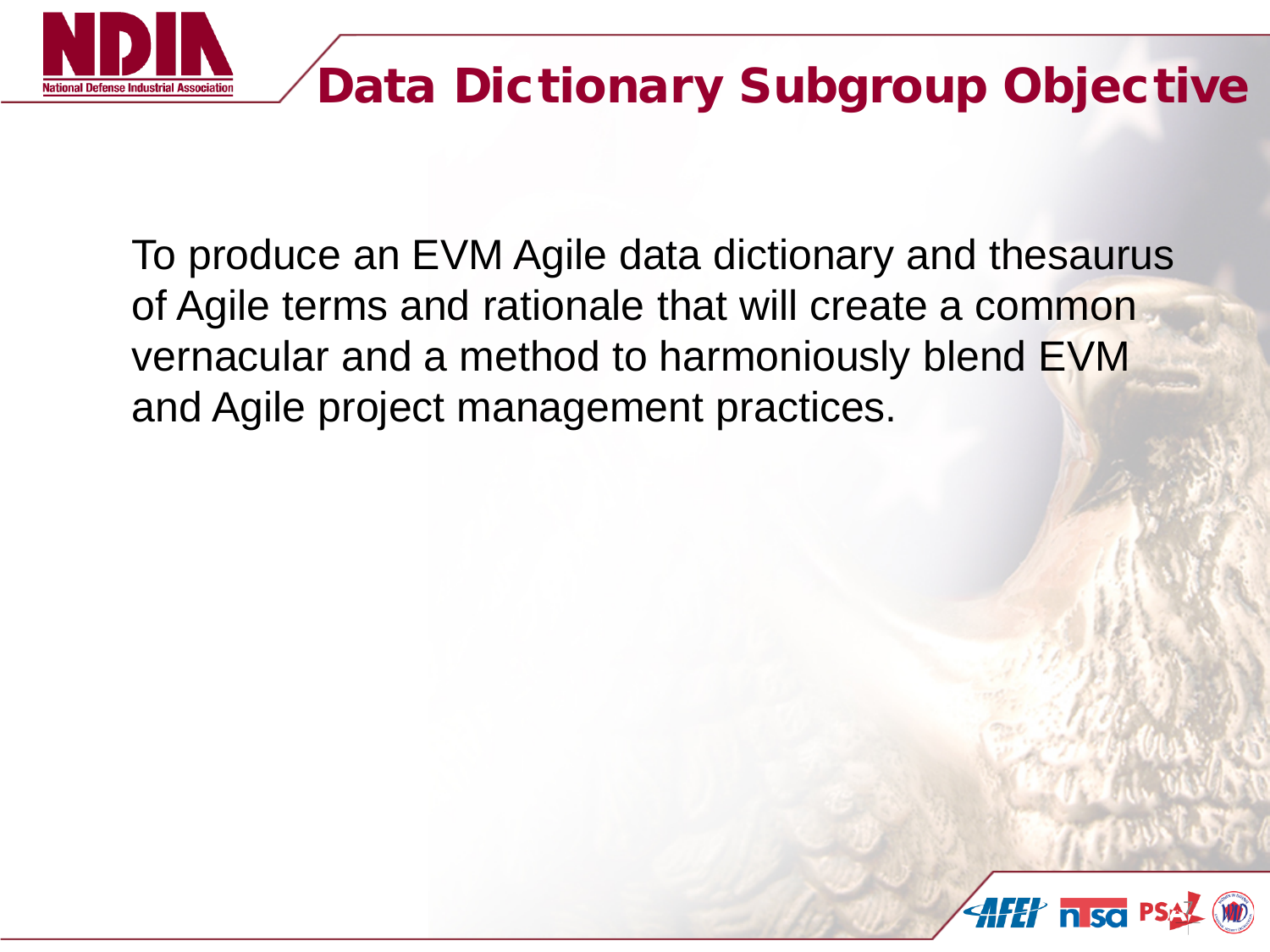

### Data Dictionary Subgroup Members

- **Heidi Crookston – Subgroup Lead**
- **David Bulkin**
- **Matthew Kennedy**
- **Amy Martz**
- **Larry Mattivi**
- **Leo Rodriguez**
- **Dave Scott**
- **Bob Ternes**
- **Dave Tervenon**
- **Jeffery Thomas**
- **Robin Yeman**

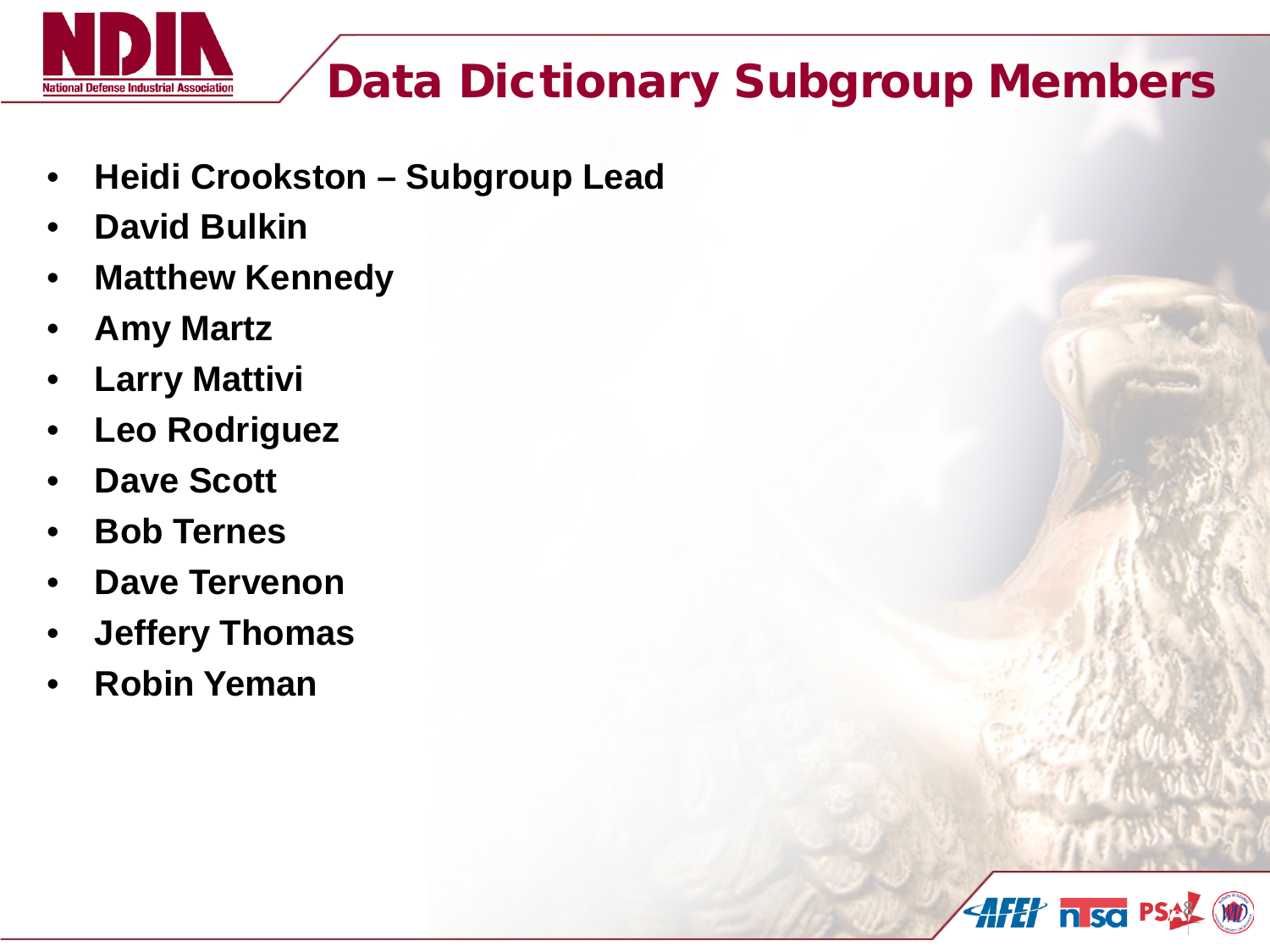

# Data Dictionary Activities

#### **Completed Activities**

- **Identified common EVM Agile terms based on industry definitions**
- **Defined rationale for the identified common terms**
- **Drafted the Data Dictionary and identified common terms and rationale**
- **Peer reviewed draft copy of Data Dictionary and consolidated peer review responses (86 comment items)**

#### **Work in Progress with est. schedule**

- **Dispositioning comments from peer review feedback with target completion of dispositioning of comments**
- **Update definition for major and minor comment dispositions**
- **Submit Data Dictionary for group peer review**
- **Update Whitepaper and publish Data Dictionary**

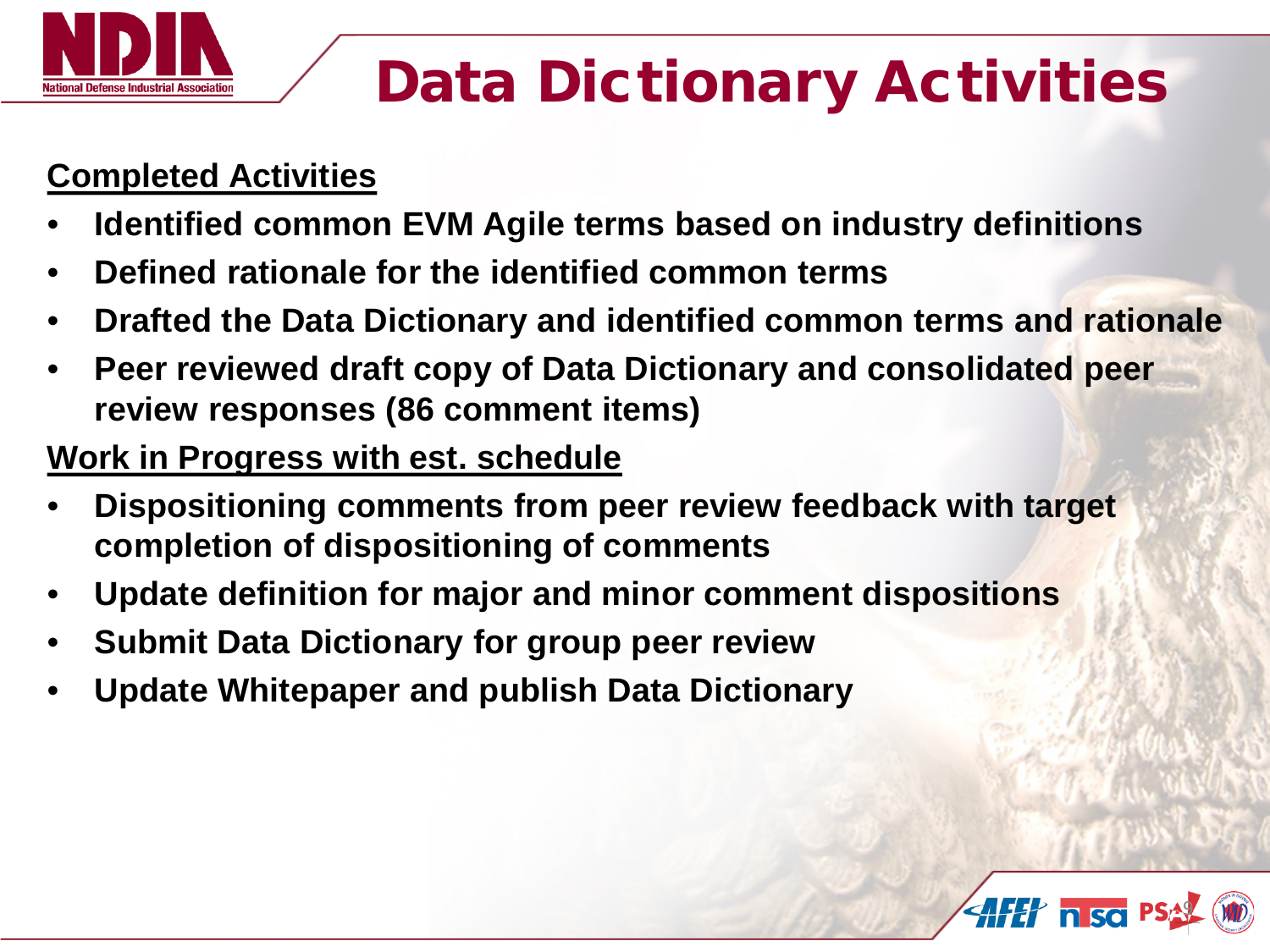

# Data Dictionary Status

- **Sub-team and other representatives from teams whom submitted comments are meeting twice a week to disposition comments from peer review feedback. Team has disposition 71/86 with a target completion date of 4/24.**
- **We will be assessing the major and minor rewrites and assigning them among team to update and bring back to sub-team for review. Target completion date is 5/8.**
- **Submit updated Data Dictionary for larger group peer review 5/13**
- **Update Whitepaper and publish Data Dictionary 5/29**

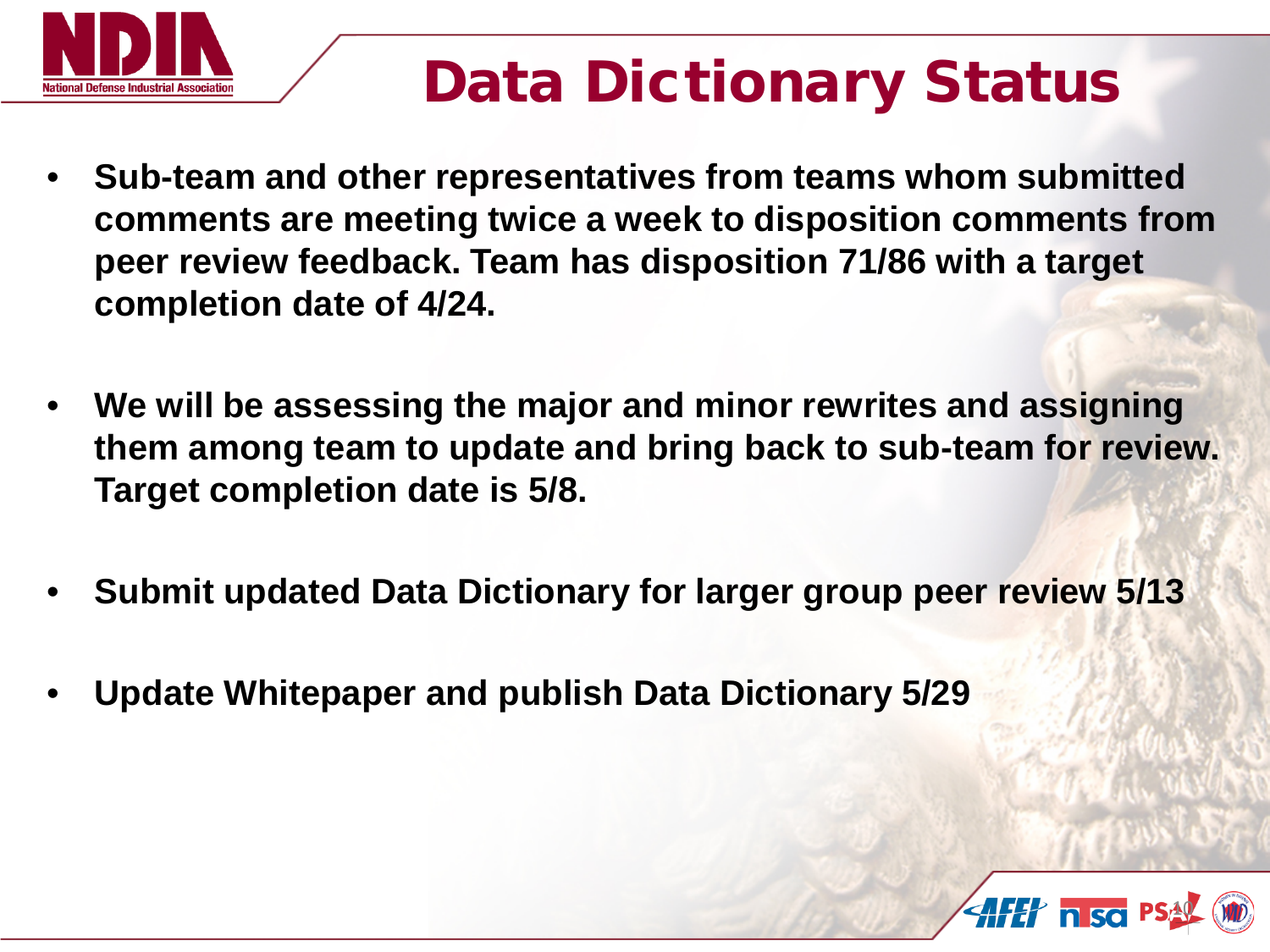

### WBS/IMS Subgroup Objective

**"To define industry best practices around work breakdown structure establishment and maintenance that incorporates both EVM and Agile practices. These best practices will be based on a set of defined standards and/or models, and will be generic enough to apply across different product types and scale to different contract sizes. Further, recommendations on the scope of application of such an Agile/EVM blended WBS will be supplied in terms of life cycle, program size (very large), or product types, as needed."**

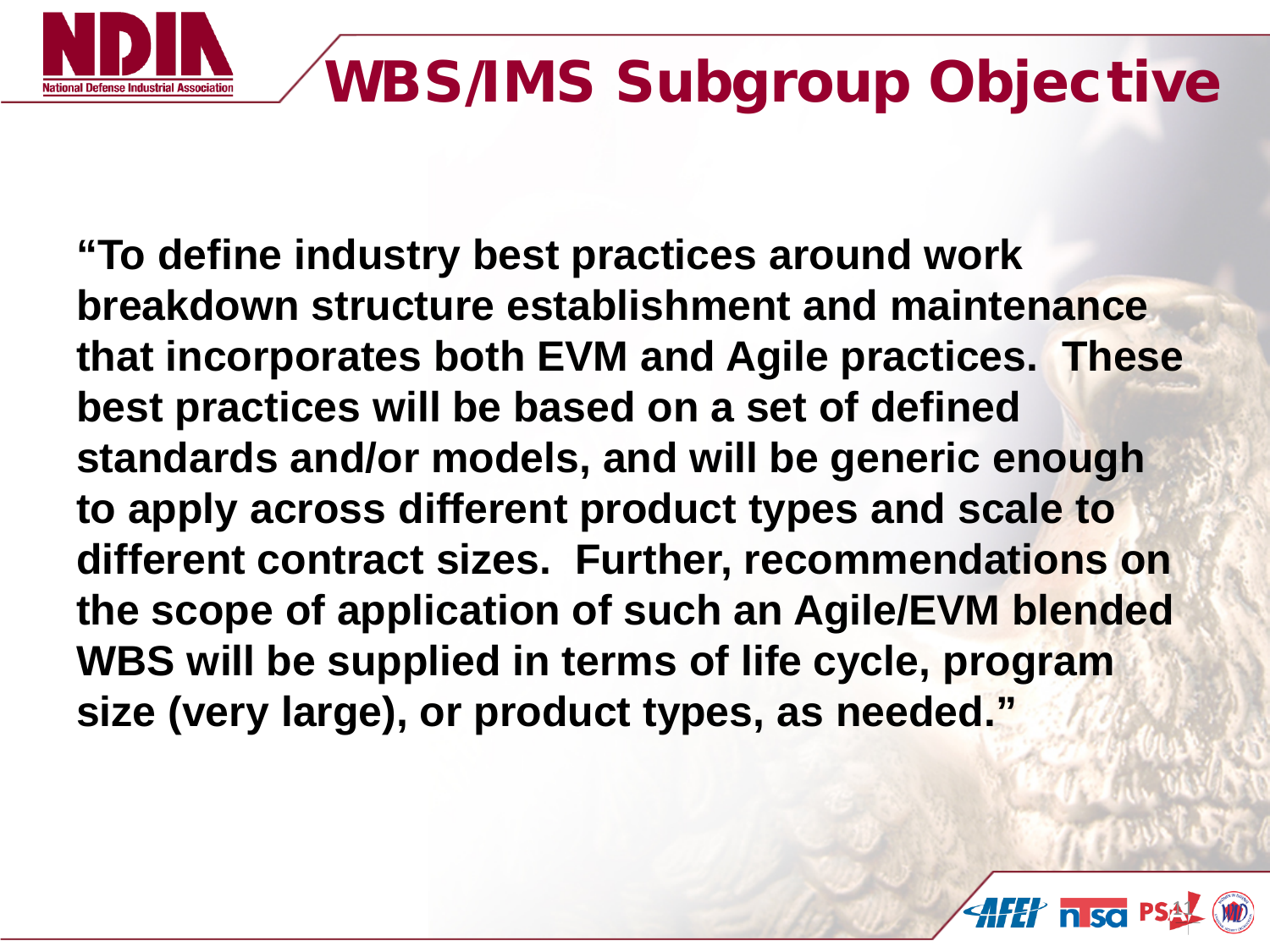

# WBS/IMS Subgroup Members

- **AnnMarie Oien – Subgroup Lead**
- **Juana Collymore**
- **Heidi Crookston**
- **Greg Davis**
- **Bob Eisenberg**
- **Renee Frazier**
- **Dennis Hall**
- **Melissa Slaughter**
- **Jim Taylor**
- **Brian Valenti**
- **Robin Yeman**

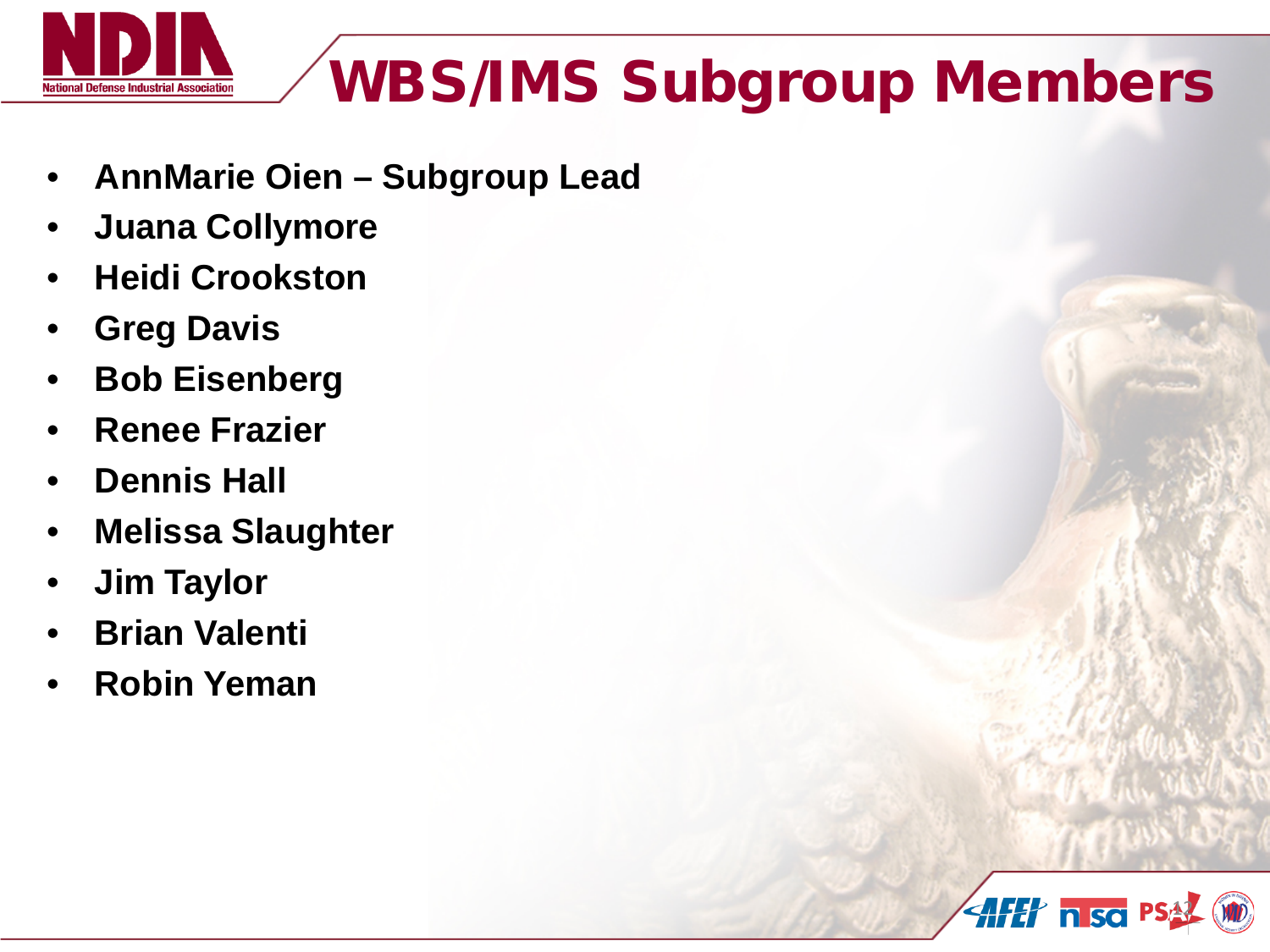

### WBS/IMS Activities

- **Met with Neil Albert to discuss Agile compatibility for the MIL STD 881-C WBS structures; determined possible with terminology clarification (e.g., "release" as a timeboxed program increment demo to customer, vs major software delivery to customer)**
- **Assigned co-authors to six sections in template (see below)**
- **Three overall reviewers assigned**
- **Meeting weekly to review progress**
- **Duplications/gaps with other working groups will be addressed periodically**

**WBS and IMP/IMS Overall Reviewers are Melissa Slaughter, Heidi Crookston & Jim Taylor**

- **1. Introduction: The Blended Approach – Rob Eisenberg/AMO & Robin Yeman**
- **2. WBS – Rob and Dennis**
- **3. IMP & IMS – Brian Valenti/Renee Frazier & Robin Yeman**
- **4. Control Accounts & Work Packages – Greg Davis & Jim Duffy**
- **5. Performance Measurement -- AMO & Renee Frazier**
- **6. References – Dennis Hall & AMO**

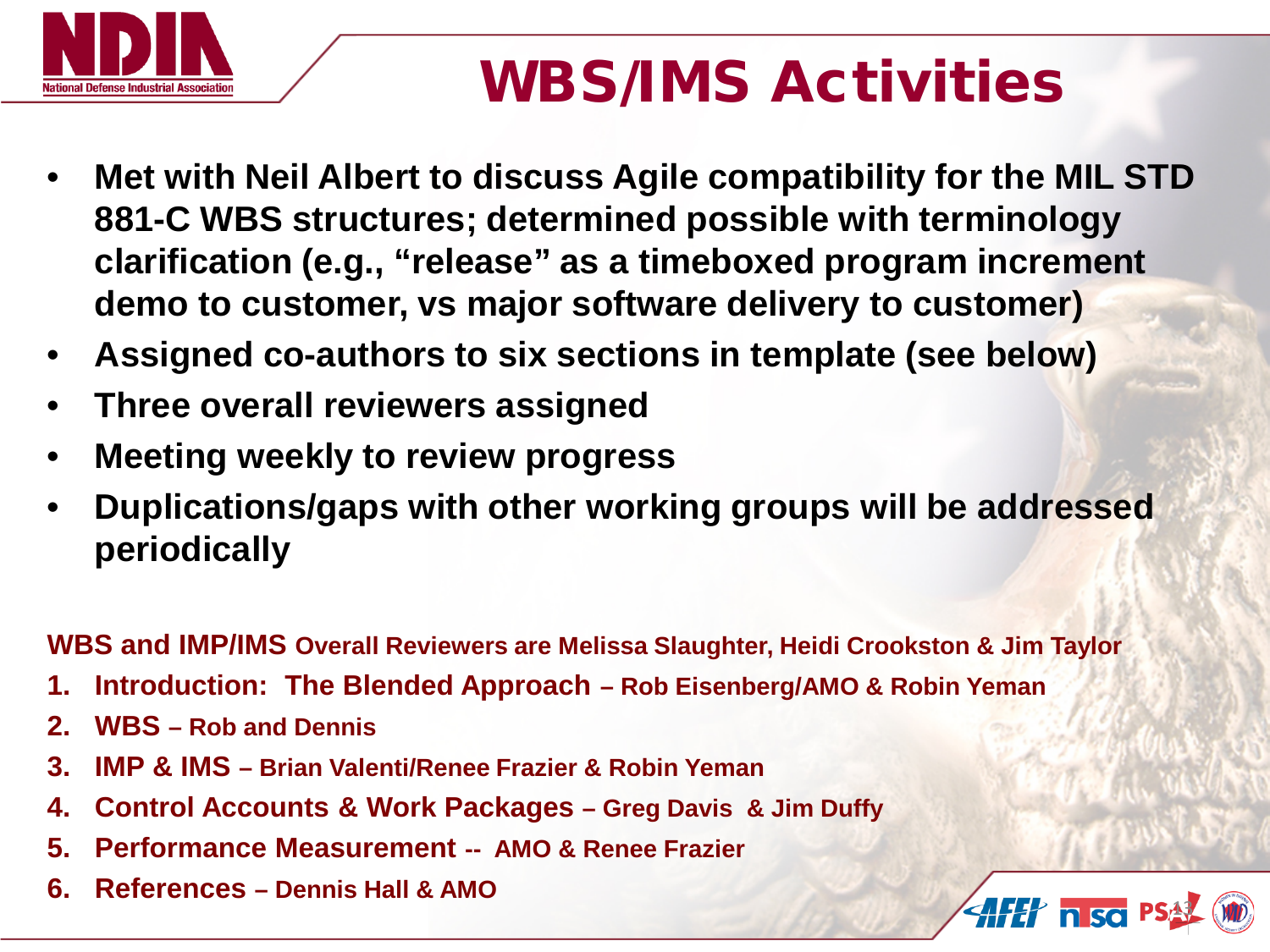

### WBS/IMS Status

- **Rough drafts for each section have been completed**
- **Co-authors continue to work sections**
- **Plan to have first complete draft ready for WBS/IMS group overall review by April 8th**

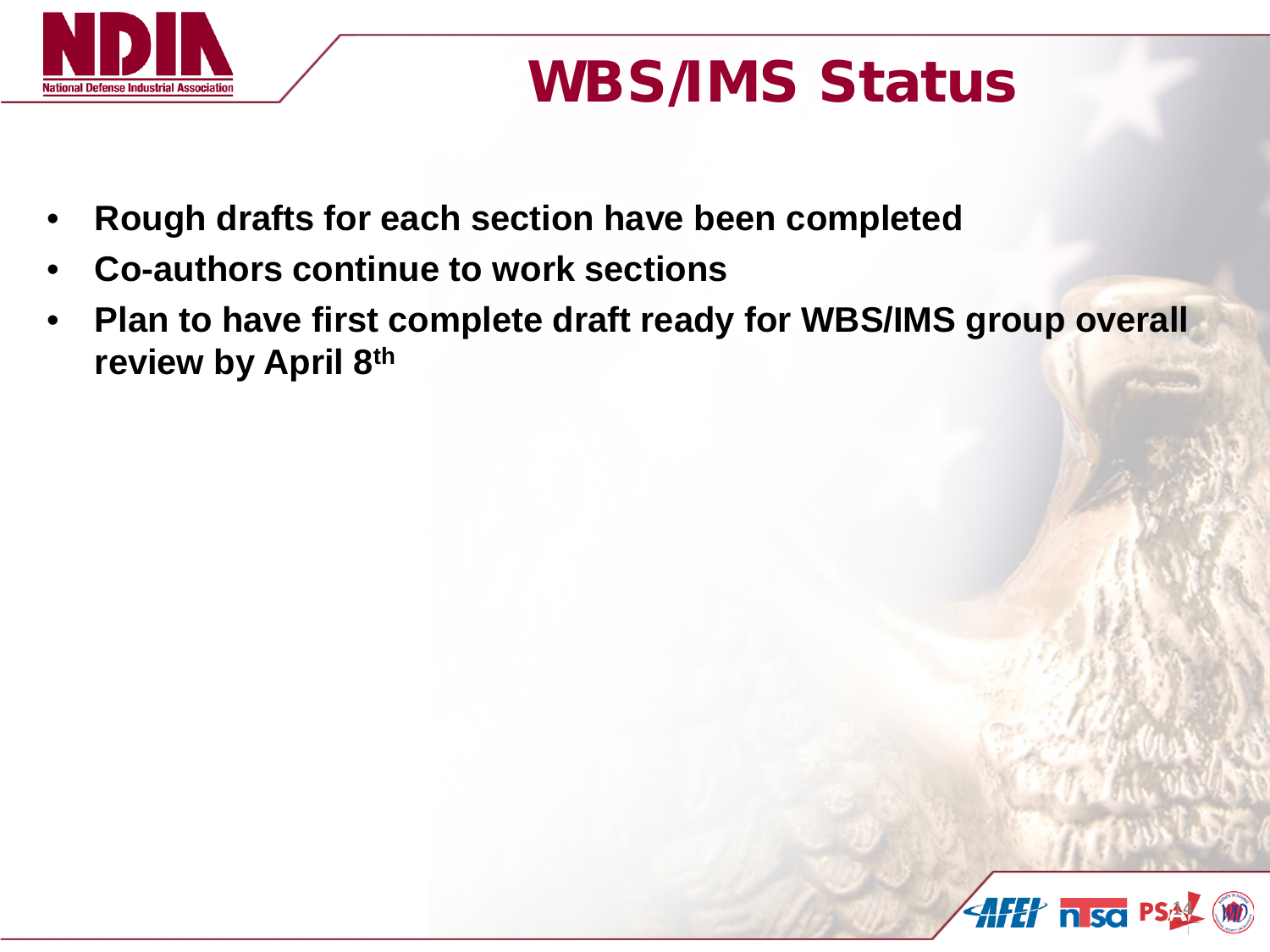

#### Managing Change Subgroup Objective

#### **"Best Practice paper recommendations formulated on managing baseline changes for Agile Software Development programs that have a contractual Earned Value Management requirement"**

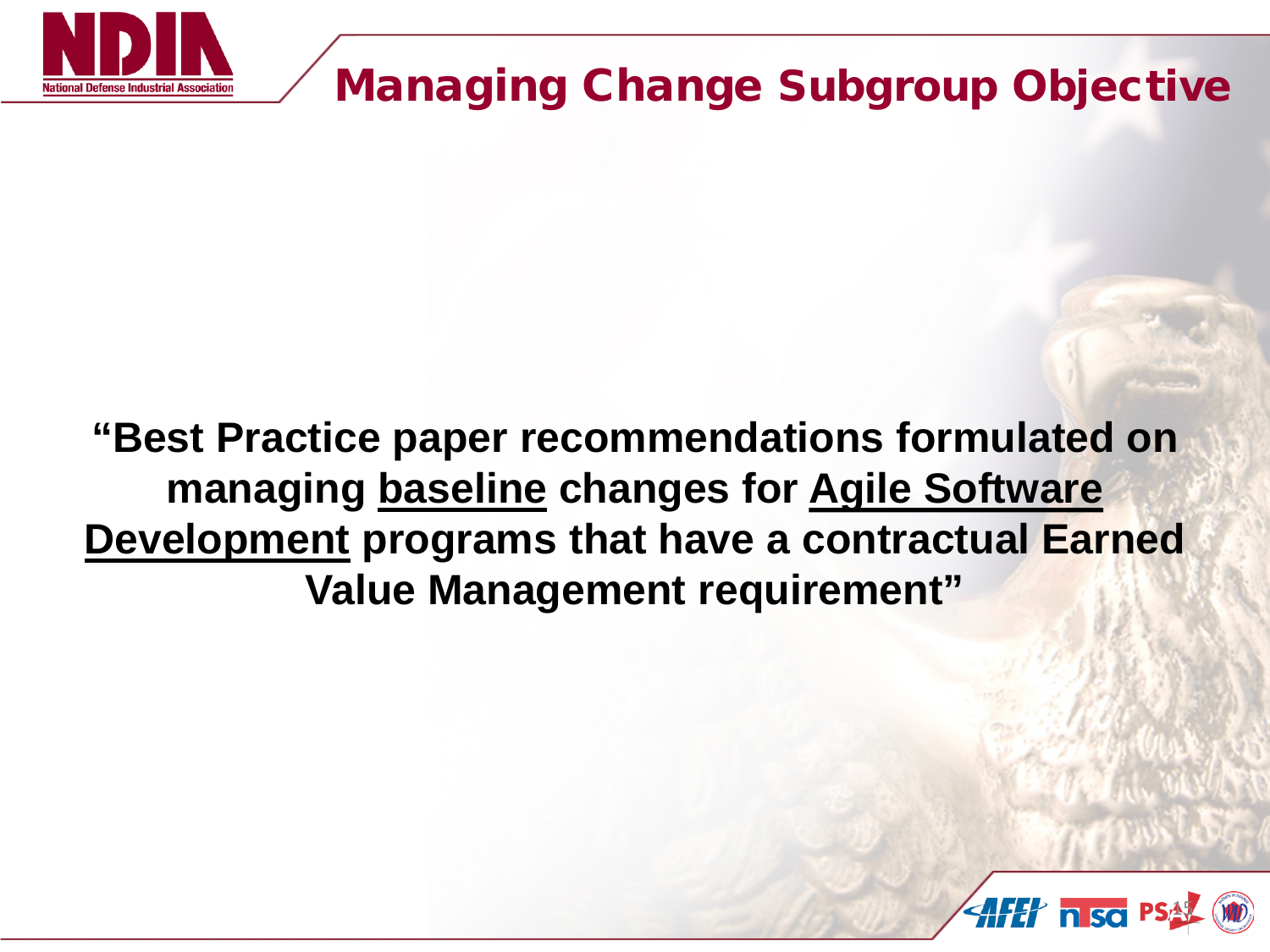

### Managing Change Subgroup Members

- **Howard Leibowitz – Subgroup Lead**
- **Ivan Bembers**
- **Singi DeSilva**
- **Amy Martz**
- **Jessica Kaspari**
- **Andrea Nibert**
- **Barbara Phillips**
- **Ron Terbush**
- **Pam Walter**

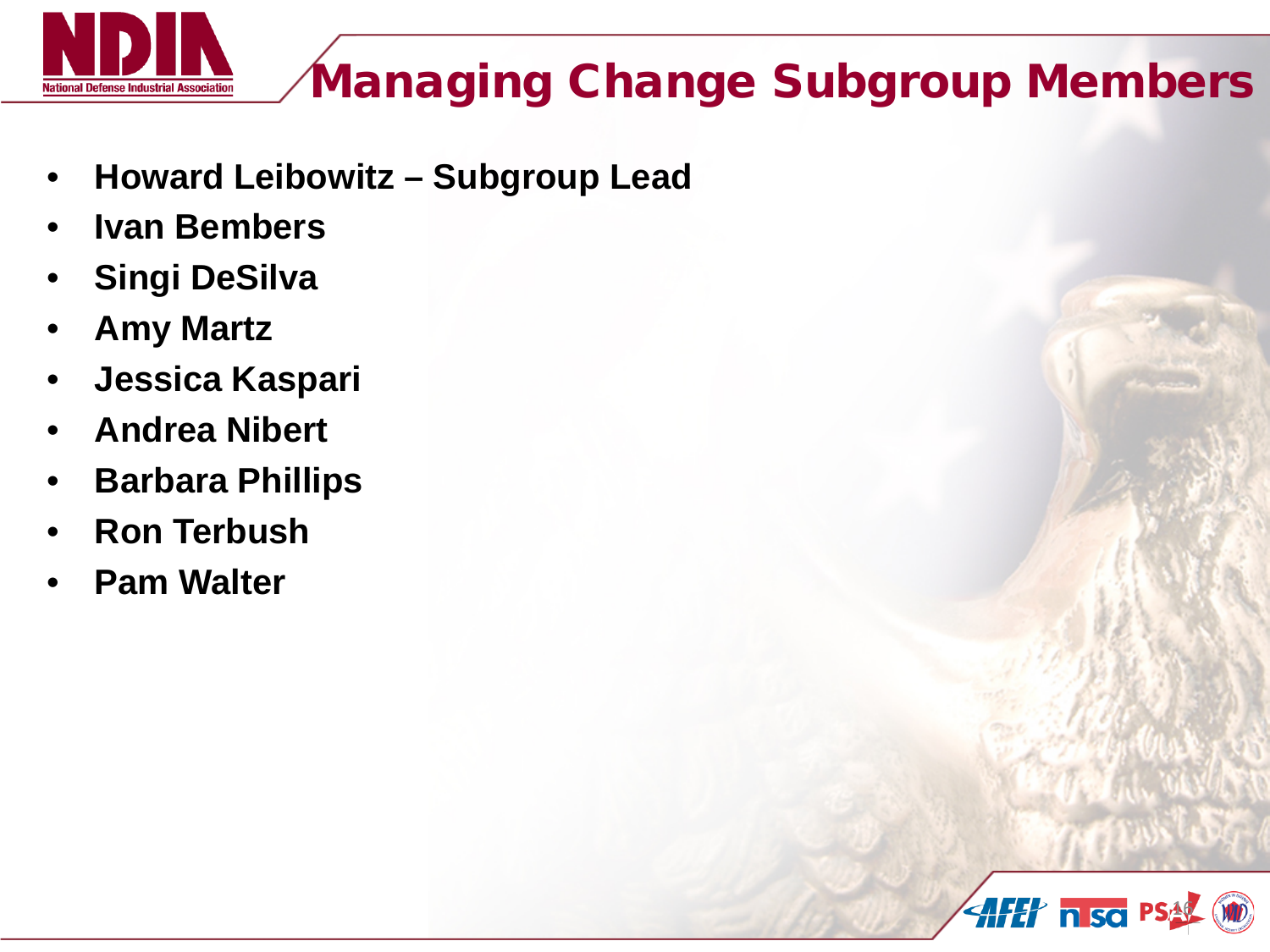

# Managing Change Activities

#### • **Begin with existing workflow framework**

- Presentation of LM Workflow already established
- Vetting workflow against industry best practices
- Brainstorming discussions

### • **Table best practices**

- List scenarios
- Propose if considered a baseline change
- List "what" actions for scenario should be addressed (flexible for varied workflows)

#### • **Present Paper recommendations**

- Draft paper
- Final paper

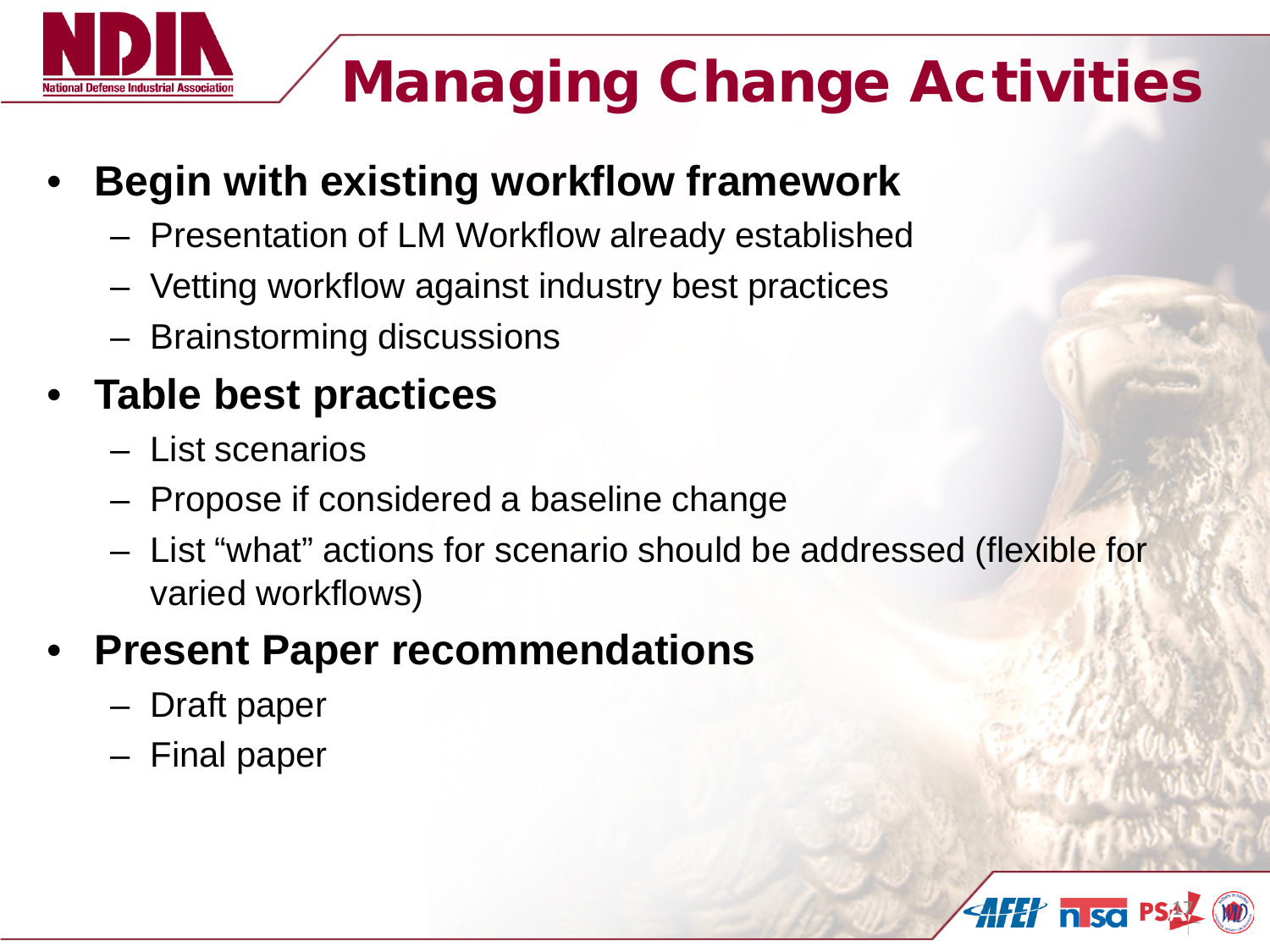

# Managing Change Status

#### • **Team and meeting dates established**

- $-$  Kickoff meeting occurred March  $2<sup>nd</sup>$  2015
- Follow on meetings every two weeks as one hour noon session

#### • **Scope defined**

- Decision to focus on "Budget" changes only
- Decision to focus on "Development Software Changes" only
	- *Due to the nature of Change encompassing a large undertaking, narrowed down scope to achievable milestone. Once this is accomplished, can vet tackling other areas of "Change"*

#### • **Configuration management established**

- Meeting minute notes established in the NDIA folder
- In process working files established in SharePoint file for team
- **Modeling in process**
	- Existing framework from LM presented and vetted
	- Matrix established for presenting industry assumptions and scenarios

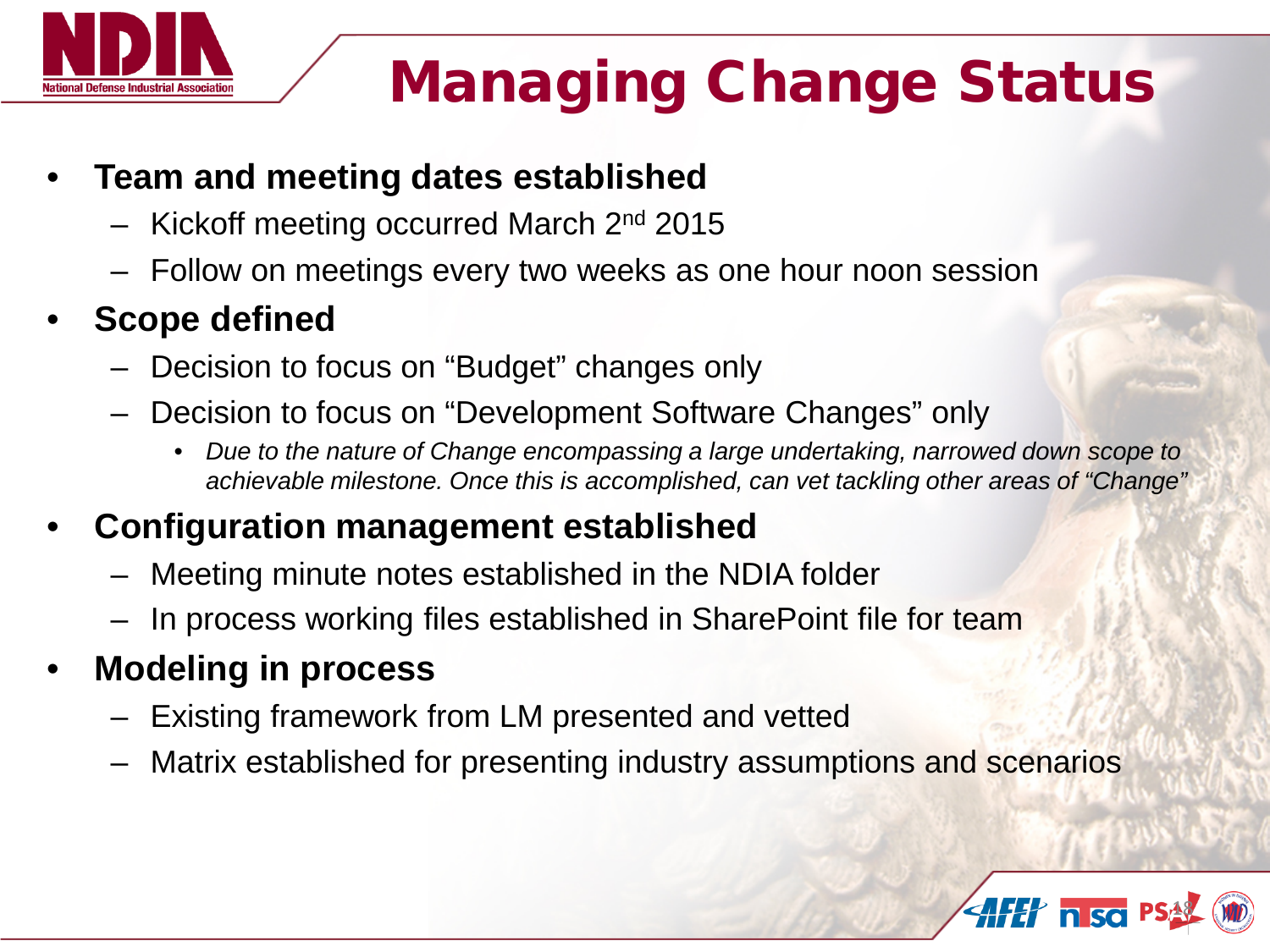

### Data Analysis Subgroup Objective

#### **Analyze information from site visits, industry briefs, and available research material to create recommended best practices and guidelines for organizations with Agile and Earned Value Requirements.**

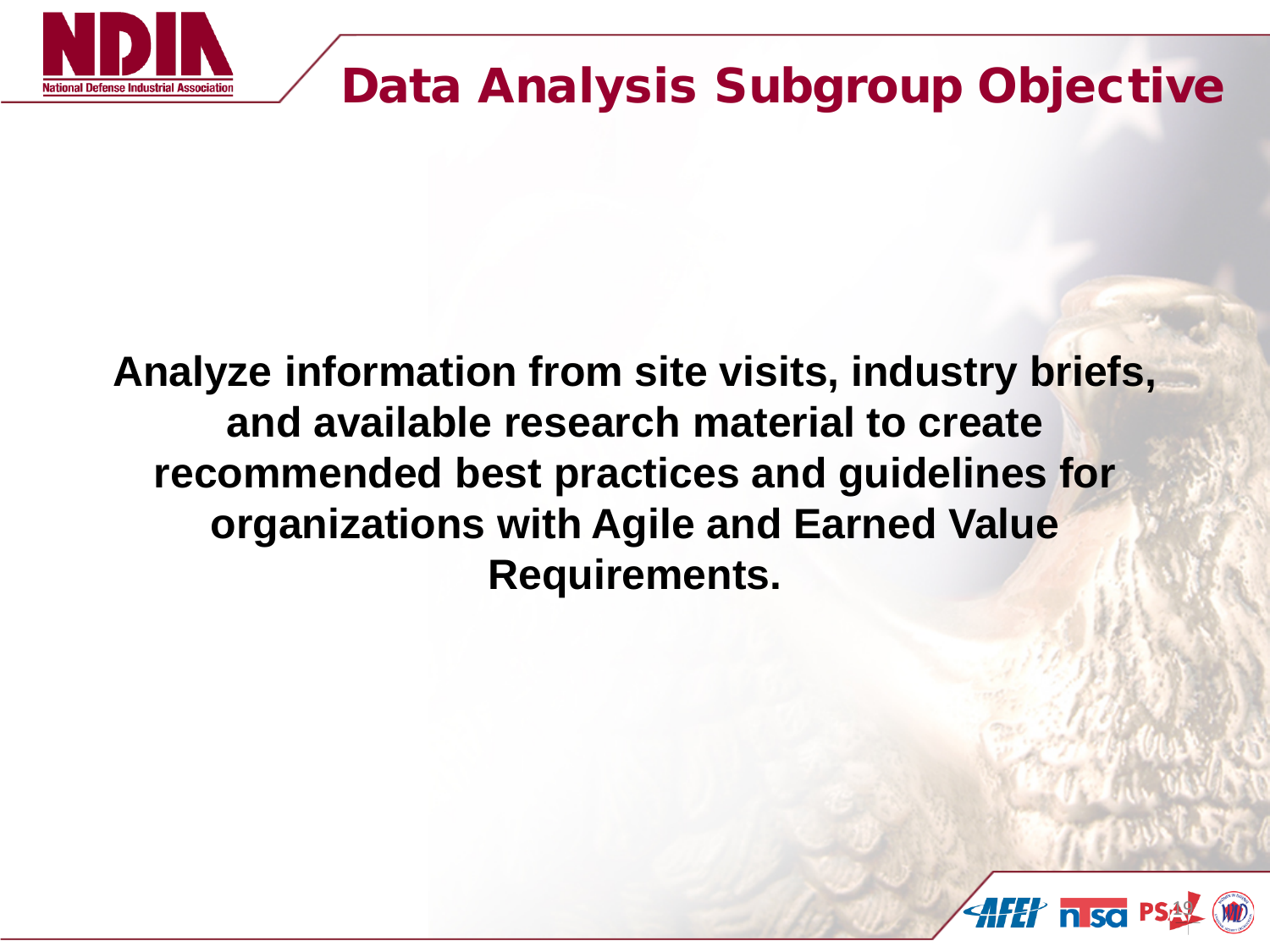

### Data Analysis Subgroup Members

- **Kevin McKenna– Subgroup Lead**
- **Jason Kautz**
- **Gordon Kranz**
- **Jennifer Leotta**
- **Audrey Mahoney**
- **Julianne Miller**
- **Scott Rummel**
- **Tom Shanahan**

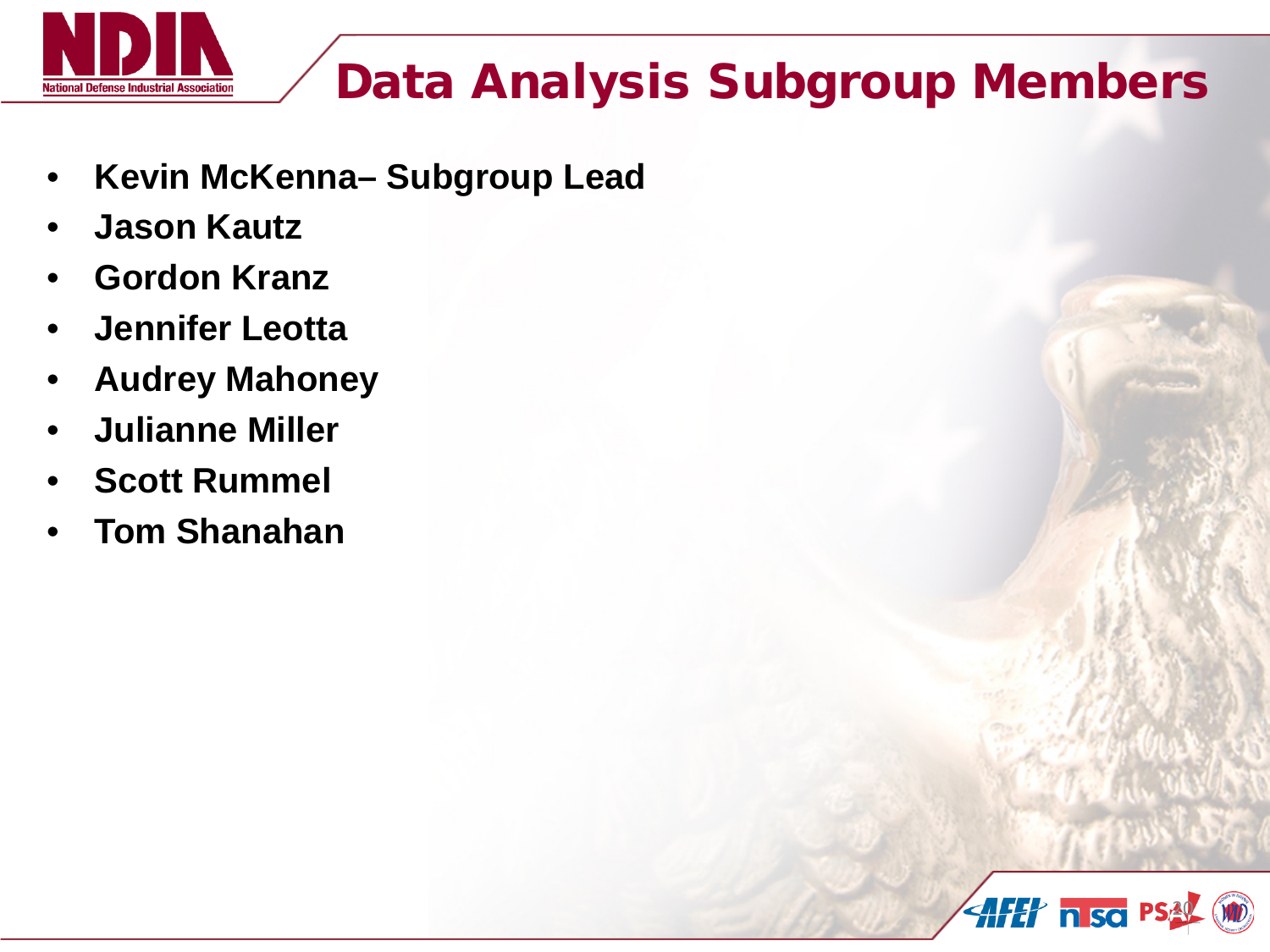

# Data Analysis Activities

- **Identified several types of source documentation we should analyze.**
- **Identified several trends/topics/themes around which we'll focus our analysis efforts.**
- **Discussing how to aggregate and compile the group's analyses.**
- **Discussing a potential format for an endproduct/deliverable.**

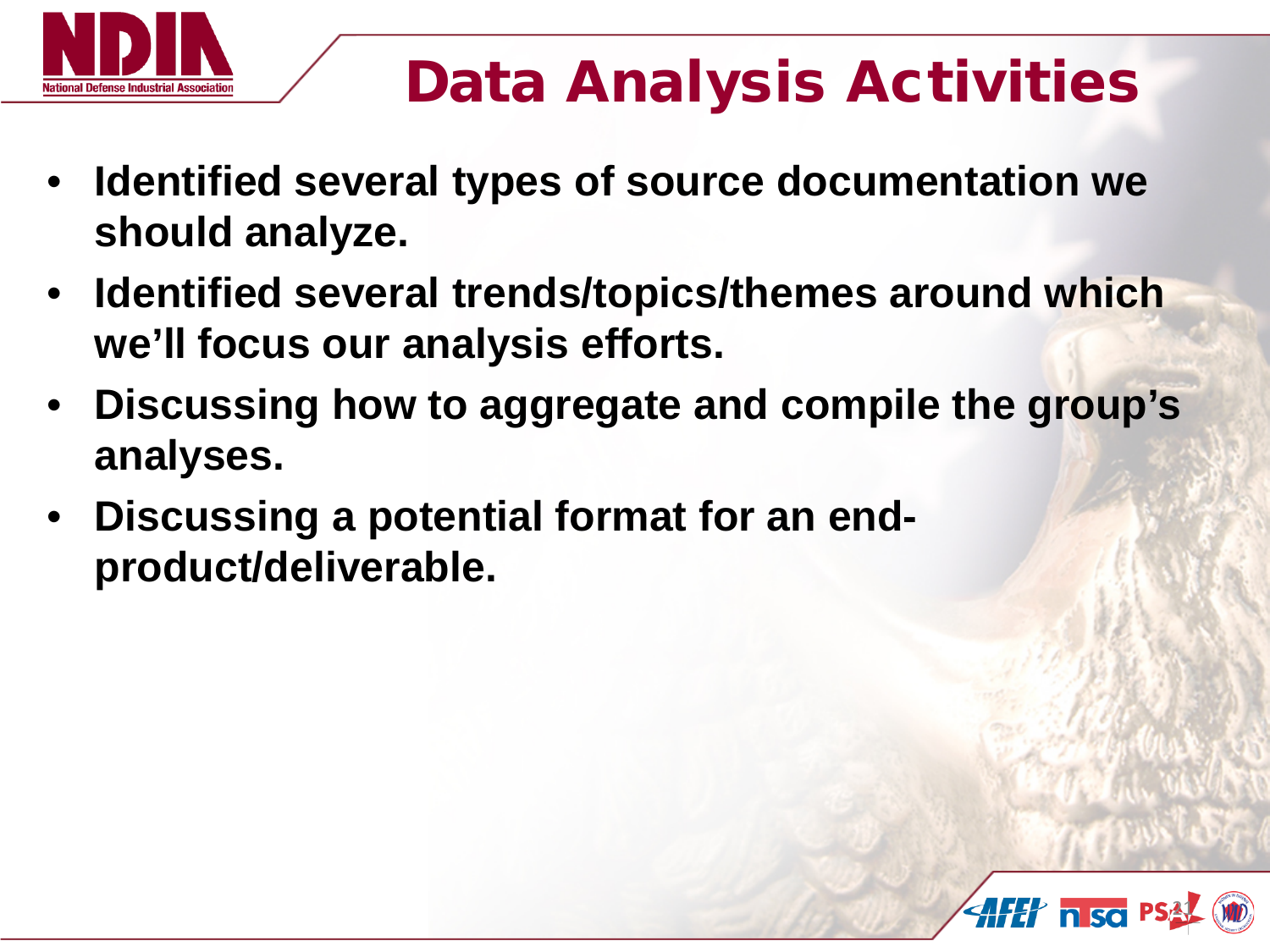

# Data Analysis Status

- **Two meetings have been held to establish group objectives and to collaborate around our initial efforts**
	- March 19
	- April 9

#### • **CM Established**

- Meeting agendas and minutes have been posted on a shared site
- A central repository has been established to contain all the source documentation for analyses.
- **Initial analyses have begun**